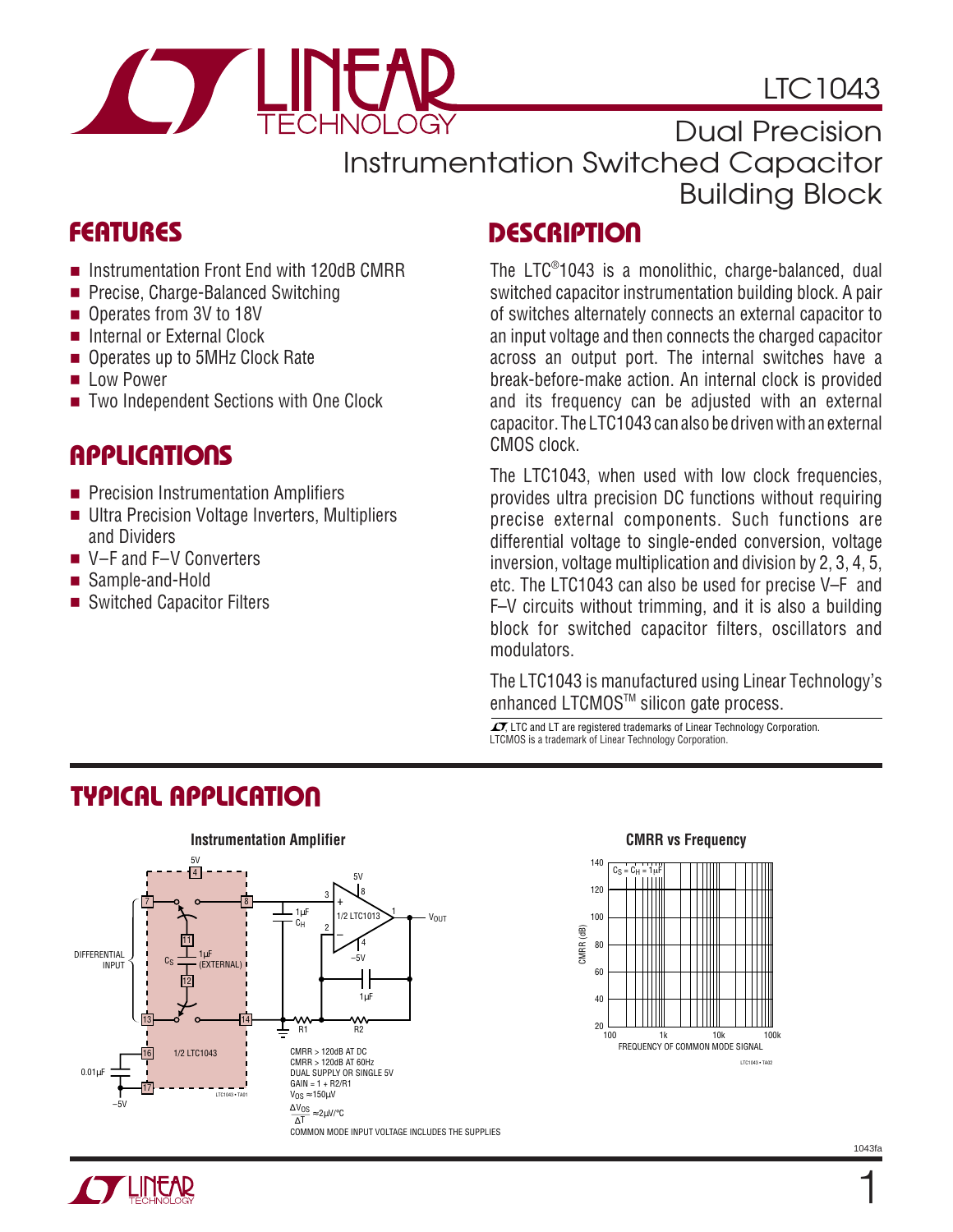**(Note 1)**

Supply Voltage ........................................................ 18V Input Voltage at Any Pin ..........  $-0.3V \leq V_{IN} \leq V^+ + 0.3V$ Operating Temperature Range

|                     | $40^{\circ}$ C $\leq$ T <sub>A</sub> $\leq$ 85 $^{\circ}$ C |
|---------------------|-------------------------------------------------------------|
| LTC1043M (OBSOLETE) | $-55^{\circ}$ C $\leq$ T <sub>A</sub> $\leq$ 125°C          |

| $\blacksquare$                             |  |
|--------------------------------------------|--|
|                                            |  |
| Lead Temperature (Soldering, 10 sec) 300°C |  |

# **ABSOLUTE MAXIMUM RATINGS PACKAGE/ORDER INFORMATION**



Consult LTC Marketing for parts specified with wider operating temperature ranges.

### **ELECTRICAL CHARACTERISTICS The** ● **denotes specifications which apply over the full operating temperature range, otherwise specifications are at T<sub>A</sub> = 25°C. V<sup>+</sup> = 10V, V<sup>−</sup> = 0V, LTC1043M operates from –55°C ≤ T<sub>A</sub> ≤ 125°C; LTC1043C operates from –40**°**C** ≤ **TA** ≤ **85**°**C, unless otherwise noted.**

|                         |                               |                                                                                                                  |            | <b>LTC1043M</b> |            |            | <b>LTC1043C</b> |            |                   |
|-------------------------|-------------------------------|------------------------------------------------------------------------------------------------------------------|------------|-----------------|------------|------------|-----------------|------------|-------------------|
| <b>SYMBOL</b>           | <b>PARAMETER</b>              | <b>CONDITIONS</b>                                                                                                | <b>MIN</b> | <b>TYP</b>      | <b>MAX</b> | <b>MIN</b> | <b>TYP</b>      | <b>MAX</b> | <b>UNITS</b>      |
| $\mathsf{I}_\mathsf{S}$ | <b>Power Supply Current</b>   | Pin 16 Connected High or Low                                                                                     |            | 0.25            | 0.4<br>0.7 |            | 0.25            | 0.4<br>0.7 | mA<br>mA          |
|                         |                               | $C_{\text{OSC}}$ (Pin 16 to V <sup>-</sup> ) = 100pF                                                             |            | 0.4             | 0.65       |            | 0.4             | 0.65       | mA<br>mA          |
| h,                      | <b>OFF Leakage Current</b>    | Any Switch, Test Circuit 1 (Note 2)                                                                              |            | 6<br>6          | 100<br>500 |            | 6<br>6          | $100 -$    | рA<br>nA          |
| $R_{ON}$                | <b>ON Resistance</b>          | Test Circuit 2, $V_{IN}$ = 7V, 1 = $\pm$ 0.5mA<br>$V^+ = 10V$ , $V^- = 0V$                                       |            | 240             | 400<br>700 |            | 240             | 400<br>700 | Ω<br>Ω            |
| $R_{ON}$                | <b>ON Resistance</b>          | Test Circuit 2, $V_{IN} = 3.1V$ , 1 = ±0.5mA<br>$V^+ = 5V$ , $V^- = 0V$                                          |            | 400             | 700        |            | 400             | 700        | Ω<br>kΩ           |
| $f_{\rm OSC}$           | Internal Oscillator Frequency | $C0SC$ (Pin 16 to V <sup>-</sup> ) = 0pF<br>$C_{\text{OSC}}$ (Pin 16 to $V^-$ ) = 100pF<br><b>Test Circuit 3</b> | 20<br>15   | 185<br>34       | 50<br>75   | 20<br>15   | 185<br>34       | 50<br>75   | kHz<br>kHz<br>kHz |
| $I_{\text{OSC}}$        | Pin Source or Sink Current    | Pin 16 at $V^+$ or $V^-$                                                                                         |            | 40              | 70<br>100  |            | 40              | 70<br>100  | μA<br>μA          |
|                         | Break-Before-Make Time        |                                                                                                                  |            | 25              |            |            | 25              |            | ns                |
|                         | Clock to Switching Delay      | C <sub>OSC</sub> Pin Externally Driven                                                                           |            | 75              |            |            | 75              |            | ns                |
| $f_M$                   | Max External CLK Frequency    | C <sub>OSC</sub> Pin Externally Driven with CMOS Levels                                                          |            | 5               |            |            | 5               |            | <b>MHz</b>        |
| <b>CMRR</b>             | Common Mode Rejection Ratio   | $V^+$ = 5V, V <sup>-</sup> = -5V, -5V < V <sub>CM</sub> < 5V<br>DC to 400Hz                                      |            | 120             |            |            | 120             |            | dB                |

**Note 1:** Absolute Maximum Ratings are those values beyond which the life of a device may be impaired. **Note 2:** OFF leakage current is guaranteed but not tested at 25°C.



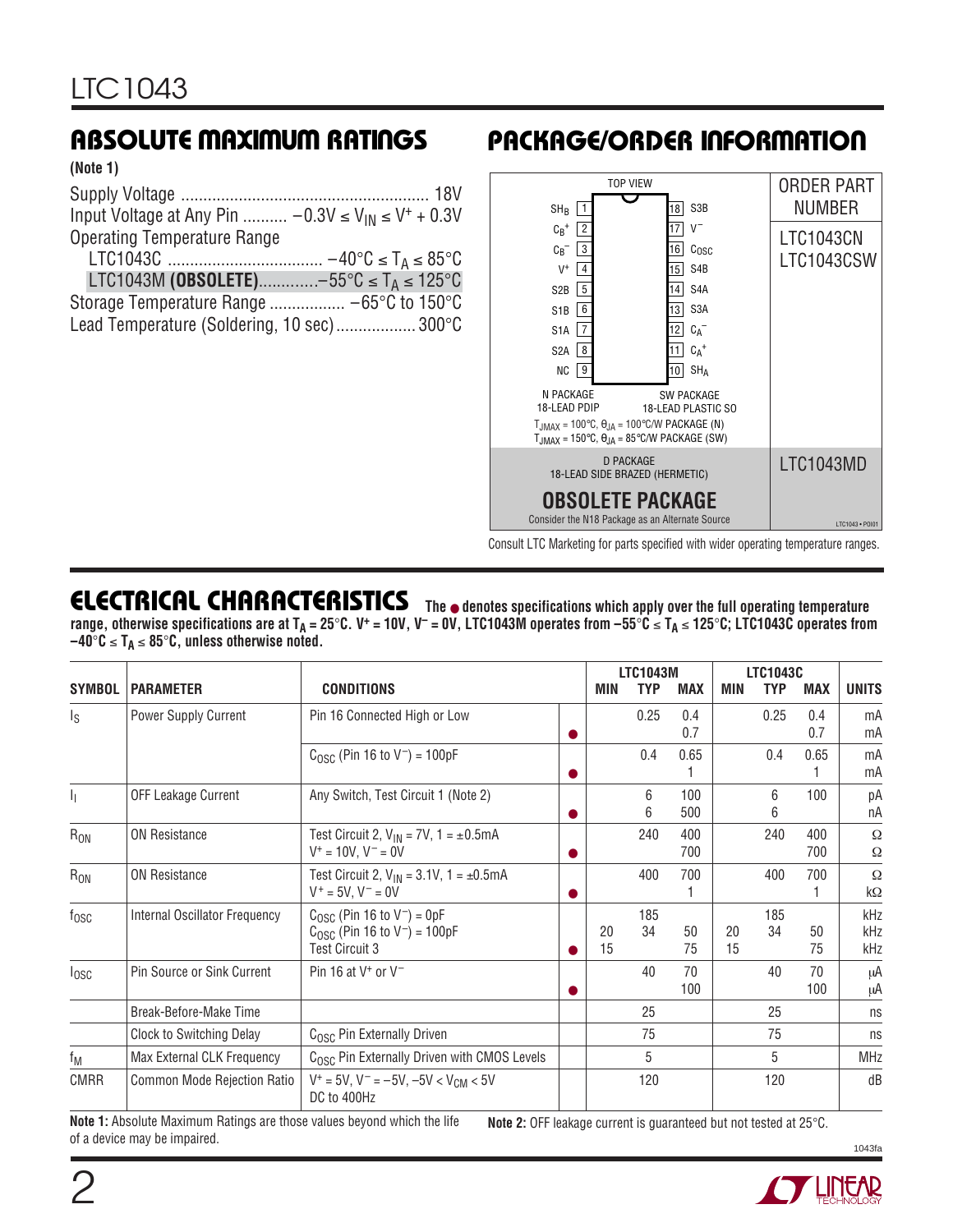### **TYPICAL PERFORMANCE CHARACTERISTICS** (Test Circuits 2 through 4)









**Oscillator Frequency, fosc** vs C<sub>OSC</sub>



**RON (Peak) vs Power Supply Voltage**



**Oscillator Frequency, fosc vs Supply Voltage**

V<sub>SUPPLY</sub> (V)

2 4 6 8 10 12 14 18 20

 $C<sub>OSC</sub> = 100pF$ 

 $C<sub>OSC</sub> = 0pF$ 

16

LTC1043 • TPC08

0

 $\frac{f_{\text{X}}}{f_{\text{S}}}$  150<br> $\frac{f_{\text{X}}}{f_{\text{S}}}$  125<br> $\frac{f_{\text{X}}}{f_{\text{S}}}$  100

100

125

50

25

75

200

175

250

 $T_A = 25^\circ \text{C}$ 

225

**RON (Peak) vs Power Supply Voltage and Temperature**



**Normalized Oscillator Frequency, fosc vs Supply Voltage** 



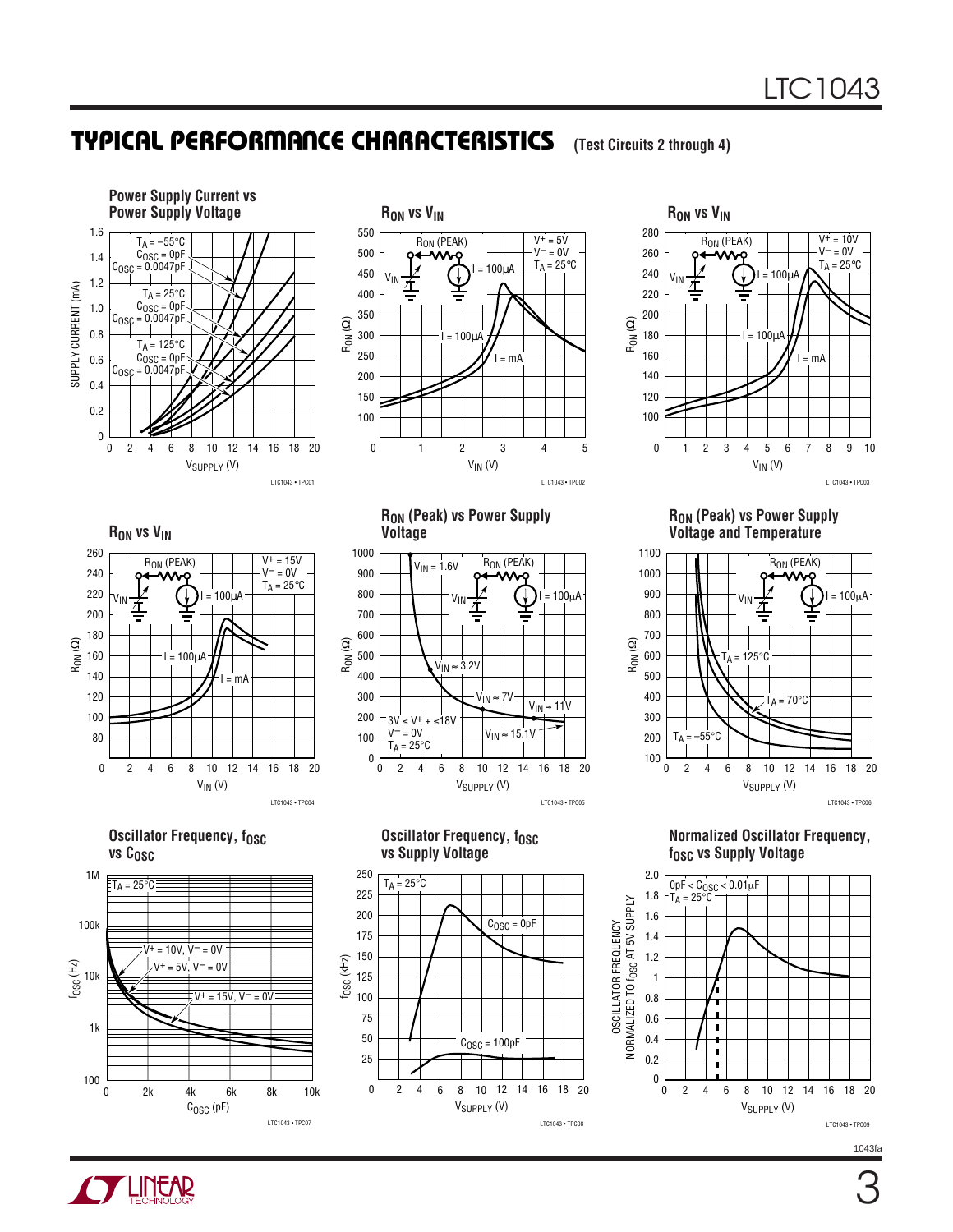# **TYPICAL PERFORMANCE CHARACTERISTICS** (Test Circuits 2 through 4)



# **BLOCK DIAGRAM**



THE CHARGE BALANCING CIRCUITRY SAMPLES THE VOLTAGE AT S3 WITH RESPECT TO S4 (PIN 16 HIGH) AND INJECTS A<br>SMALL CHARGE AT THE C† PIN (PIN 16 LOW).<br>THIS BOOSTS THE CMRR WHEN THE LTC1043 IS USED AS AN INSTRUMENTATION AMPLIFIER FRONT END. FOR MINIMUM CHARGE INJECTION IN OTHER TYPES OF APPLICATIONS, S3A AND S3B SHOULD BE GROUNDED

THE SWITCHES ARE TIMED AS SHOWN WITH PIN 16 HIGH

V–

LTC1043 • BD01

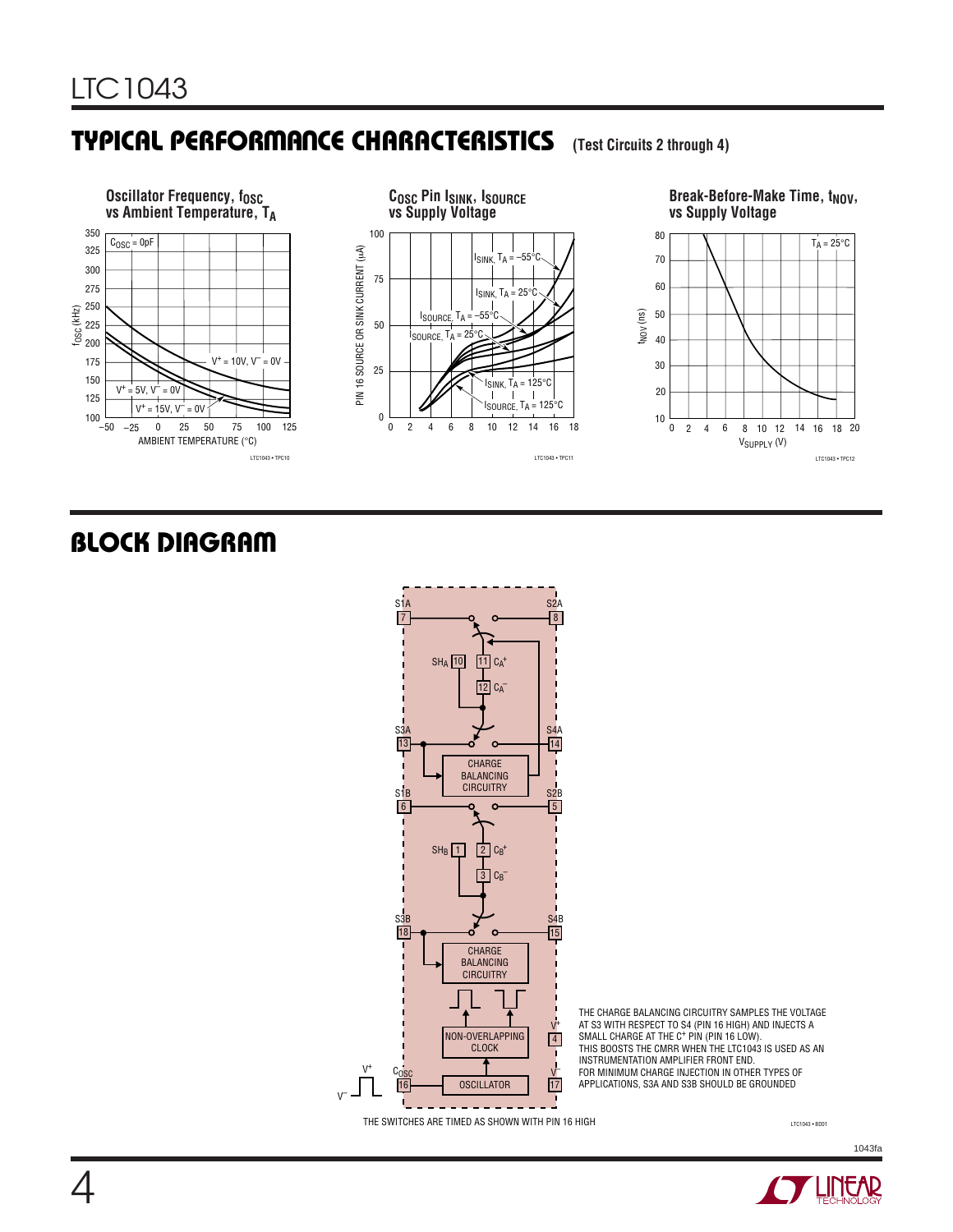### **TEST CIRCUITS**

**Test Circuit 1. Leakage Current Test**



Test Circuit 3. Oscillator Frequency, f<sub>OSC</sub> Test Circuit 4. CMRR Test



**Test Circuit 2. RON Test** 





# **APPLICATIONS INFORMATION**

### **Common Mode Rejection Ratio (CMRR)**

The LTC1043, when used as a differential to single-ended converter rejects common mode signals and preserves differential voltages (Figure 1). Unlike other techniques, the LTC1043's CMRR does not degrade with increasing common mode voltage frequency. During the sampling mode, the impedance of Pins 2, 3 (and 11, 12) should be reasonably balanced, otherwise, common mode signals will appear differentially. The value of the CMRR depends on the value of the sampling and holding capacitors  $(C<sub>S</sub>, C<sub>H</sub>)$  and on the sampling frequency. Since the common mode voltages are not sampled, the common mode signal frequency can well exceed the sampling frequency without experiencing aliasing phenomena. The CMRR of Figure 1 is measured by





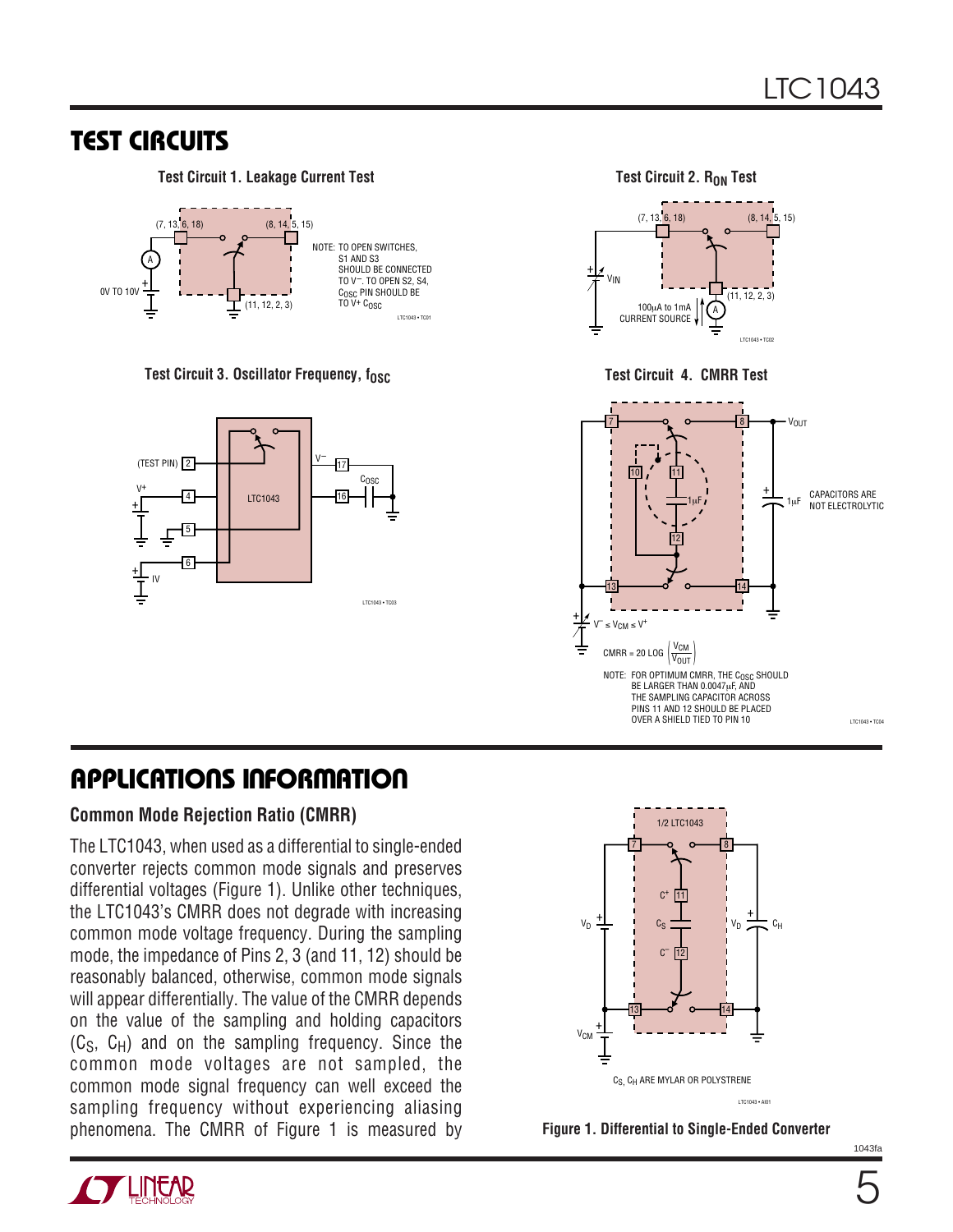# **APPLICATIONS INFORMATION**

shorting Pins 7 and 13 and by observing, with a precision DVM, the change of the voltage across  $C_H$  with respect to an input CM voltage variation. During the sampling and holding mode, charges are being transferred and minute voltage transients will appear across the holding capacitor. Although the  $R_{ON}$  on the switches is low enough to allow fast settling, as the sampling frequency increases, the rate of charge transfer increases and the average voltage measured with a DVM across it will increase proportionally; this causes the CMRR of the sampled data system, as seen by a "continuous" instrument (DVM), to decrease (Figure 2).

### **Switch Charge Injection**

Figure 3 shows one out of the eight switches of the LTC1043, configured as a basic sample-and-hold circuit. When the switch opens, a ''hold step'' is observed and its magnitude depends on the value of the input voltage. Figure 4 shows charge injected into the hold capacitor. For instance, a 2pCb of charge injected into a 0.01µF capacitor causes a 200µV hold step. As shown in Figure 4, there is a predictable and repeatable charge injection cancellation when the input voltage is close to half the supply voltage of the LTC1043. This is a unique feature of this product, containing charge-balanced switches fabricated with a self-aligning gate CMOS process. Any switch of the LTC1043, when powered with symmetrical dual supplies, will sample-and-hold small signals around ground without any significant error.

#### 140  $C_S = C_H = 1 \mu F$ 120 **THEFT**  $C_S = 1 \mu F$ ,  $C_{ZH} = 0.1 \mu F$ 100 CMRR (dB) 80 60 40  $20$ 100 1k 10k 100k  $f_{\rm OSC}$  (Hz) LTC1043 • AI02



### **Shielding the Sampling Capacitor for Very High CMRR**

Internal or external parasitic capacitors from the  $C^+$  pin(s) to ground affect the CMRR of the LTC1043 (Figure 1). The common mode error due to the internal junction capacitances of the C+Pin(s) 2 and 11 is cancelled through internal circuitry. The C<sup>+</sup> pin, therefore, should be used as the top plate of the sampling capacitor. The interpin capacitance between pin 2 and dummy Pin 1 (11 and 10) appears in parallel with the sampling capacitor so it does not degrade the CMRR. A shield placed underneath the sampling capacitor and connected to either Pin 1 or 3 helps to boost the CMRR in excess of 120dB (Figure 5).

Excessive external parasitic capacitance between the C– pins and ground indirectly degrades CMRR; this becomes visible especially when the LTC1043 is used with clock frequencies above 2kHz. Because of this, if a shield is used, the parasitic capacitance between the shield and circuit ground should be minimized.

It is recommended that the outer plate of the sampling capacitor be connected to the  $C^-$  pin(s).

### **Input Pins, SCR Sensitivity**

An internal 60Ω resistor is connected in series with the input of the switches (Pins 5, 6, 7, 8, 13, 14, 15, 18) and it is included in the  $R_{ON}$  specification. When the input voltage exceeds the power supply by a diode drop, current will flow into the input pin(s). The LTC1043 will not latch until the input current reaches 2mA–3mA. The device will



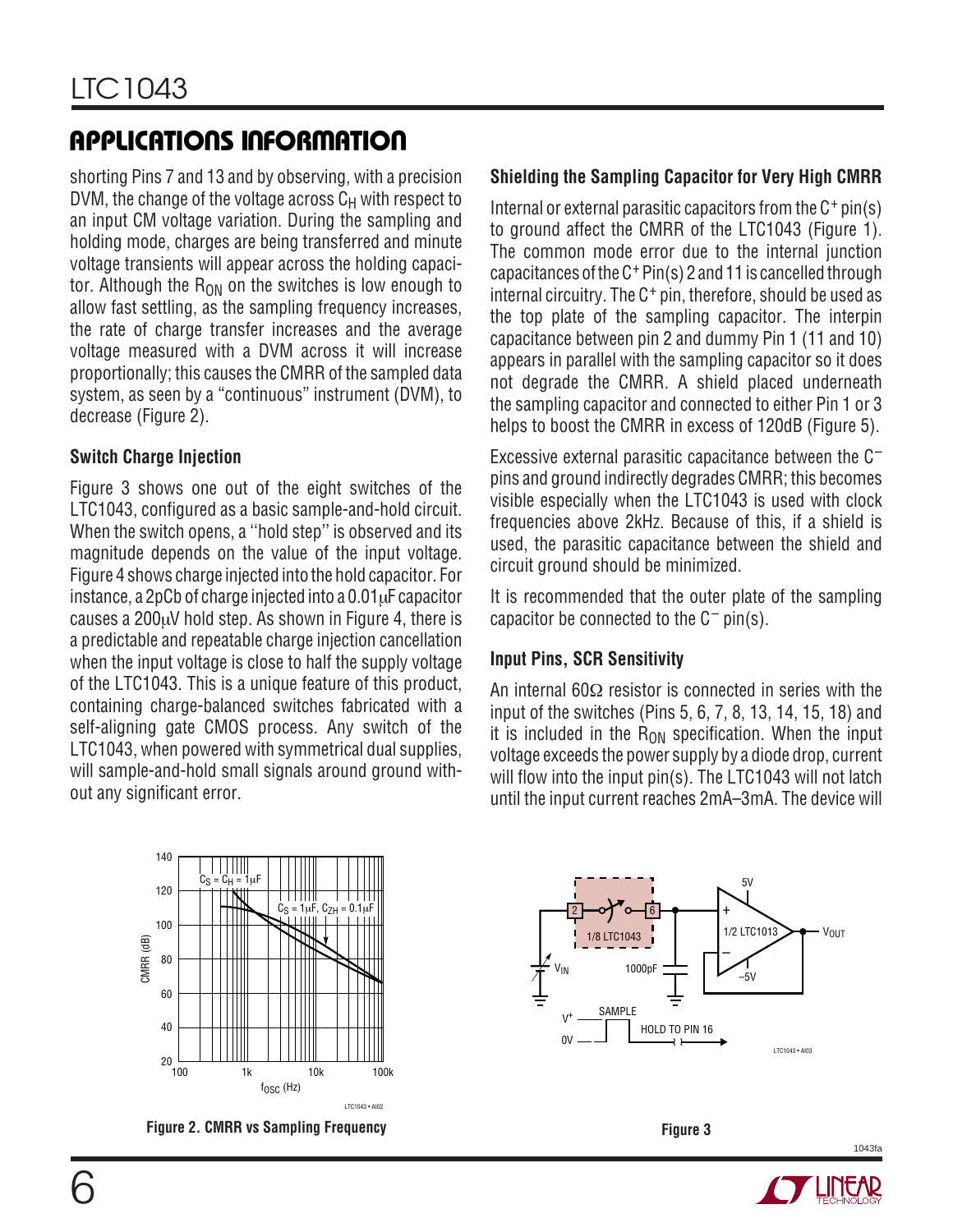# **APPLICATIONS INFORMATION**

recover from the latch mode when the input drops 3V to 4V below the voltage value which caused the latch. For instance, if an external resistor of 200Ω is connected in series with an input pin, the input can be taken 1.3V above the supply without latching the IC. The same applies for the  $C^+$  and  $C^-$  pins.

### C<sub>OSC</sub> Pin (16), Figure 6

The Cosc pin can be used with an external capacitor, Cosc, connected from Pin 16 to Pin 17, to modify the internal oscillator frequency. If Pin 16 is floating, the internal 24pF capacitor, plus any external interpin capacitance, set the oscillator frequency around 190kHz with ±5V supply. The typical performance characteristics curves provide the necessary information to set the oscillator frequency for various power supply ranges. Pin 16 can also be driven



**Figure 4. Individual Switch Charge Injection vs Input Voltage**

with an external clock to override the internal oscillator. Although standard 7400 series CMOS gates do not guarantee CMOS levels with the current source and sink requirements of Pin 16, they will in reality drive the Cosc pin. CMOS gates conforming to standard B series output drive have the appropriate voltage levels and more than enough output current to simultaneously drive several LTC1043  $C_{OSC}$  pins. The typical trip levels of the Schmitt trigger (Figure 6) are given below.

| <b>SUPPLY</b>            | <b>TRIP LEVELS</b>        |
|--------------------------|---------------------------|
| $V^+ = 5V$ . $V^- = 0V$  | $V_H = 3.4 VV_1 = 1.35 V$ |
| $V^+ = 10V$ . $V^- = 0V$ | $V_H = 6.5 VV_1 = 2.8 V$  |
| $V^+ = 15V$ , $V^- = 0V$ | $V_H = 9.5VV_1 = 4.1V$    |



**Figure 5. Printed Circuit Board Layout Showing Shielding the Sampling Capacitor**







7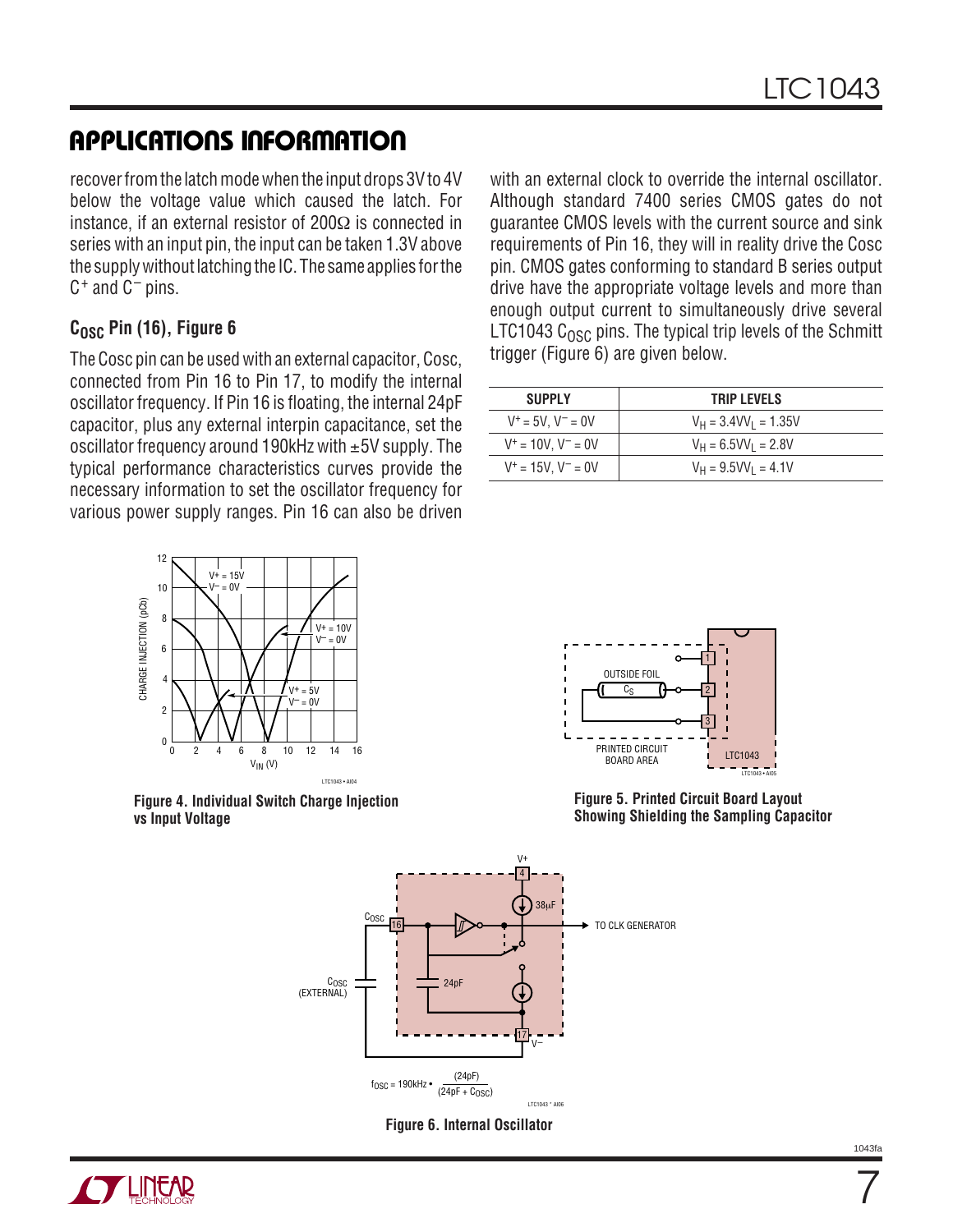

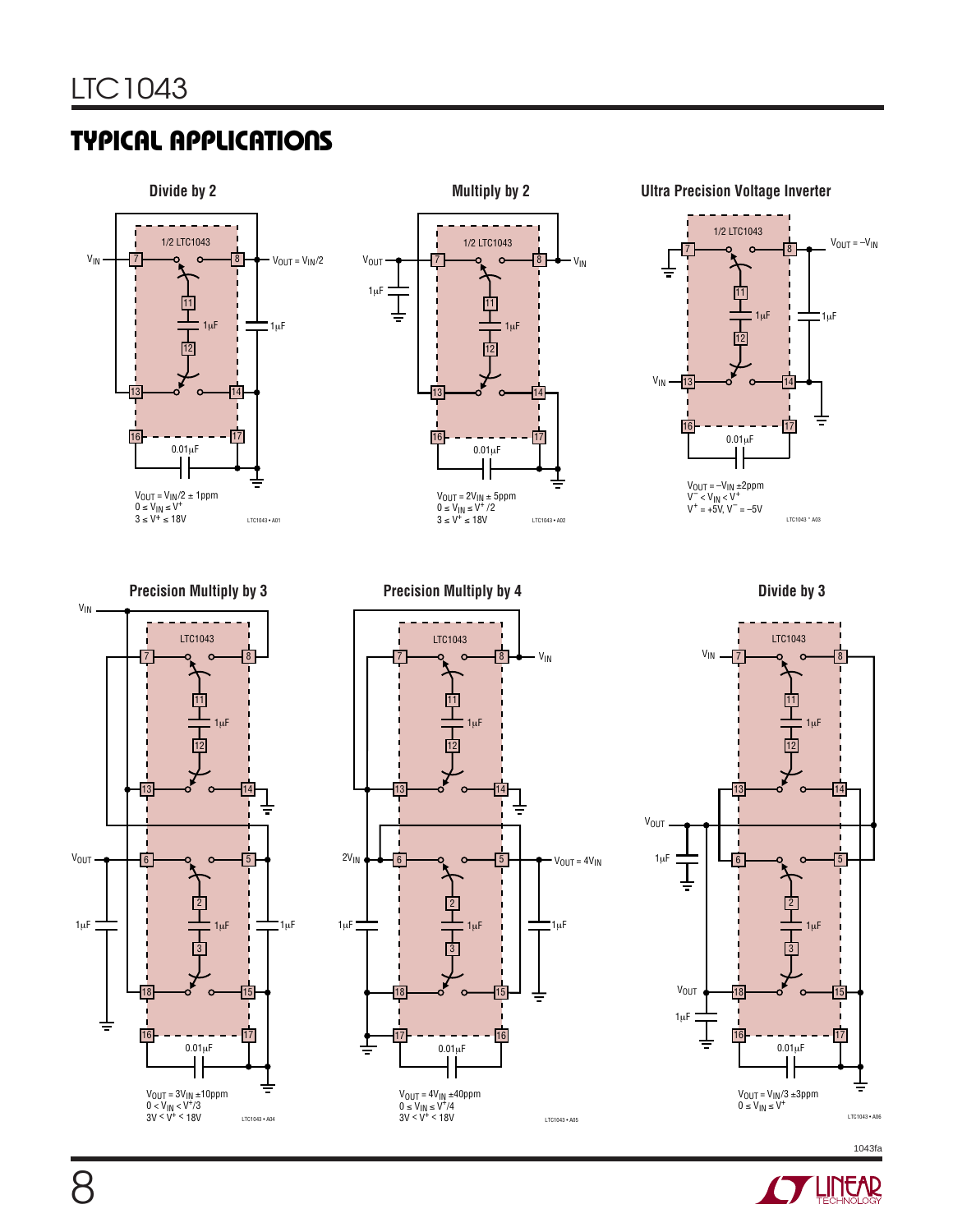



**0.01% Analog Multiplier**



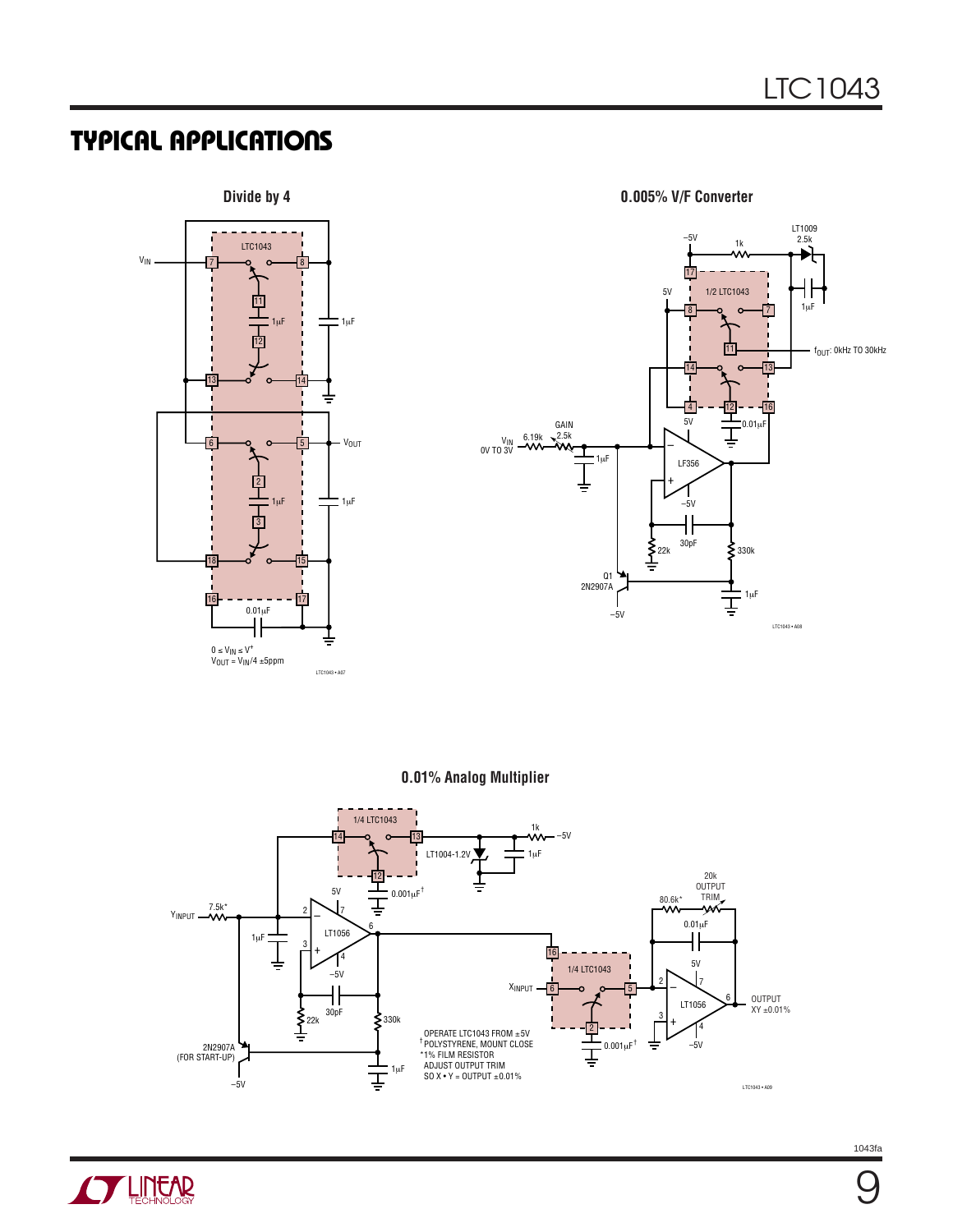

**Single 5V Supply, Ultra Precision Instrumentation Amplifier**





#### **Precision Instrumentation Amplifier**



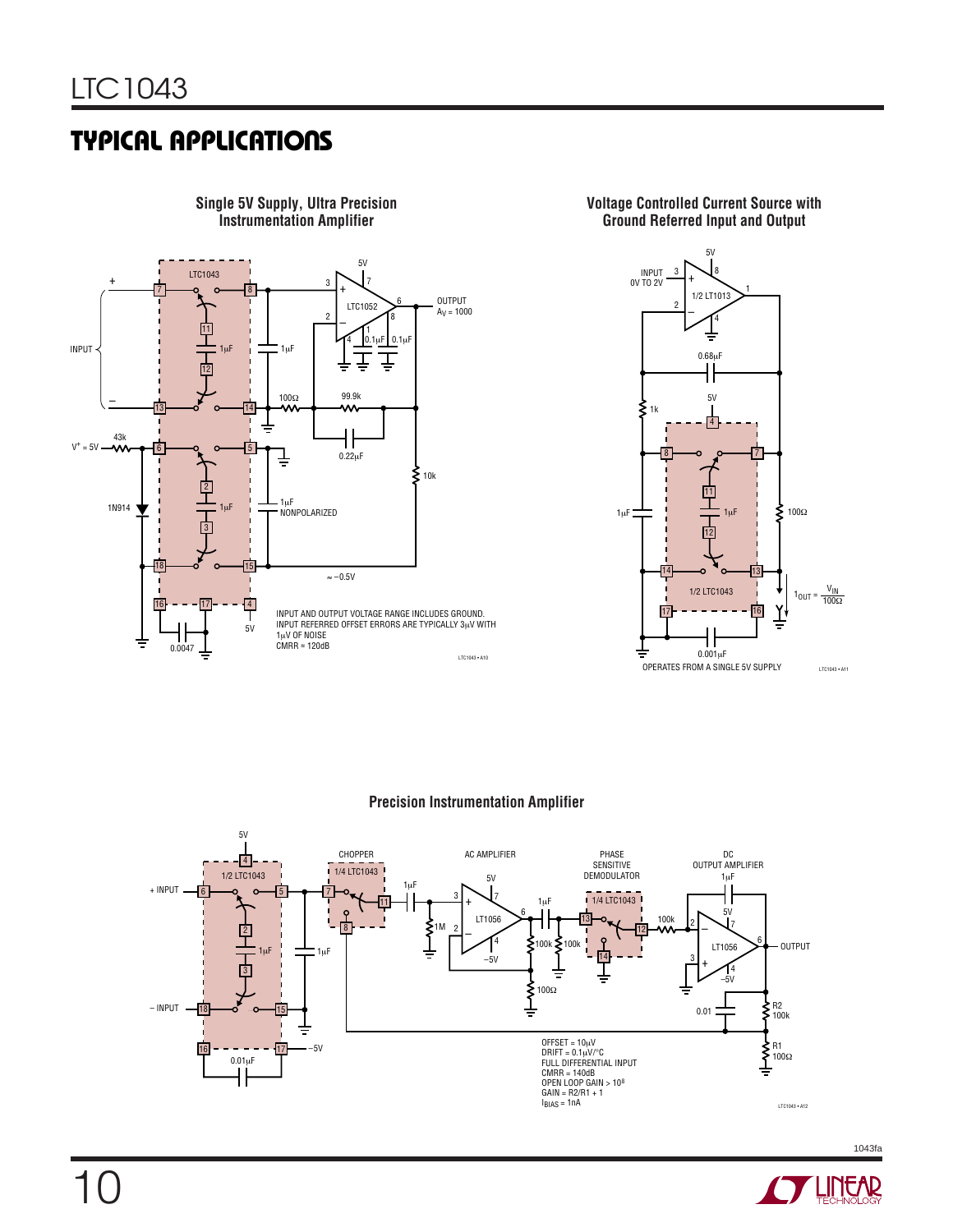

**Lock-In Amplifier (= Extremely Narrow-Band Amplifier)**

#### **50MHz Termal RMS/DC Converter**



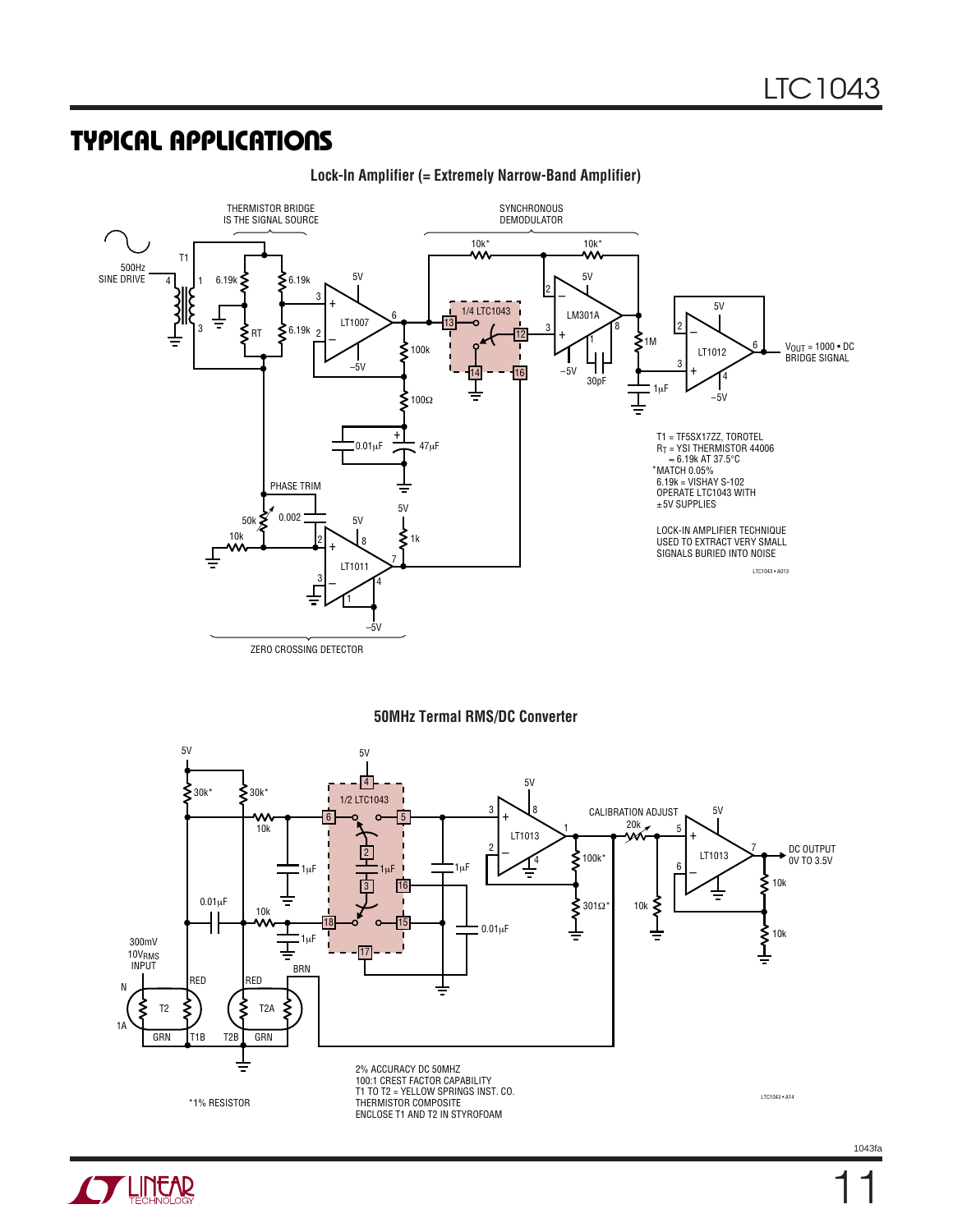**Quad Single 5V Supply, Low Hold Step, Sample-and-Hold**



#### **Single Supply Precision Linearized Platinum RTD Signal Conditioner**



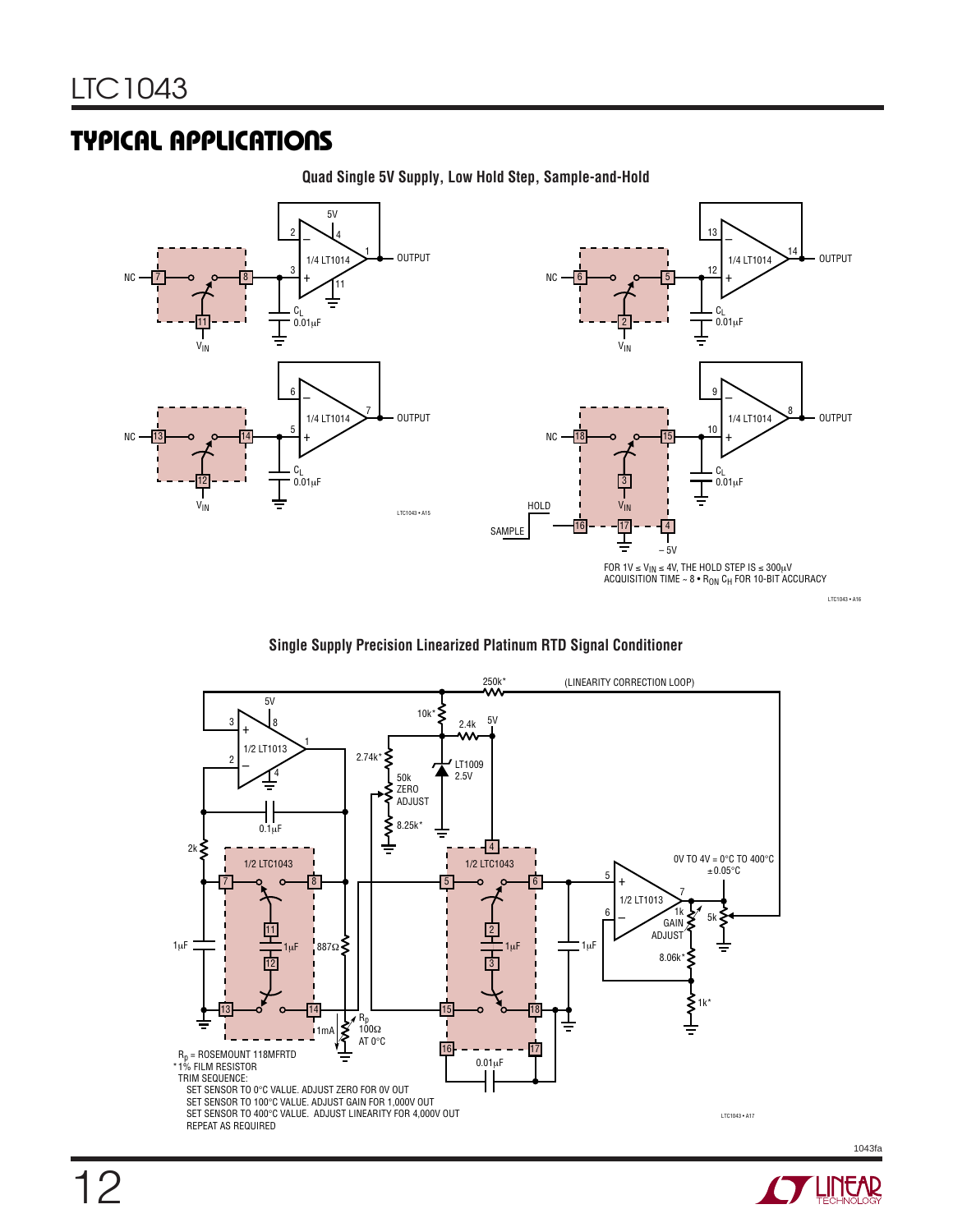**0.005% F/V Converter**



**High Frequency Clock Tunable Bandpass Filter**



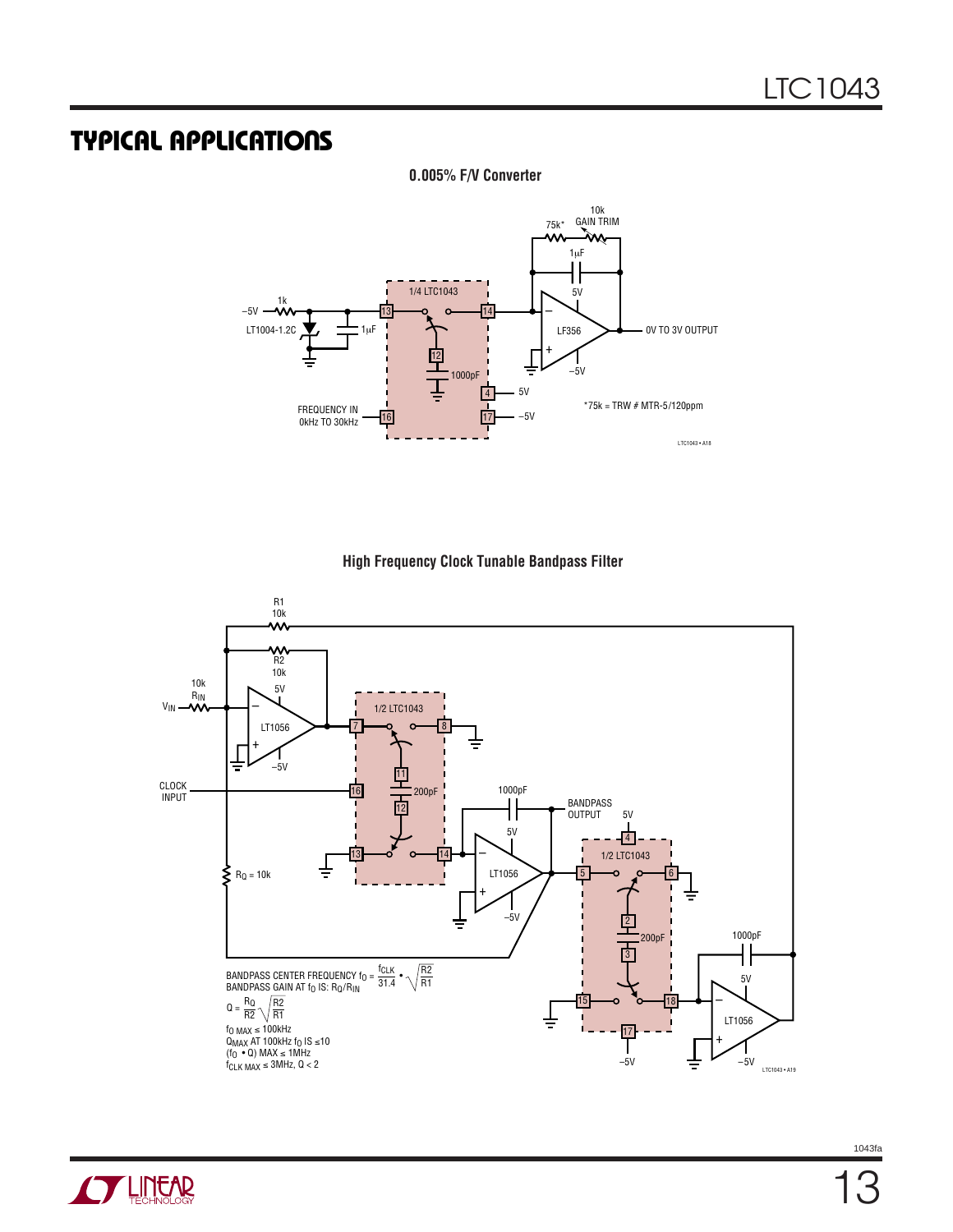

#### **Frequency-Controlled Gain Amplifier**

**Relative Humidity Sensor Signal Conditioner**



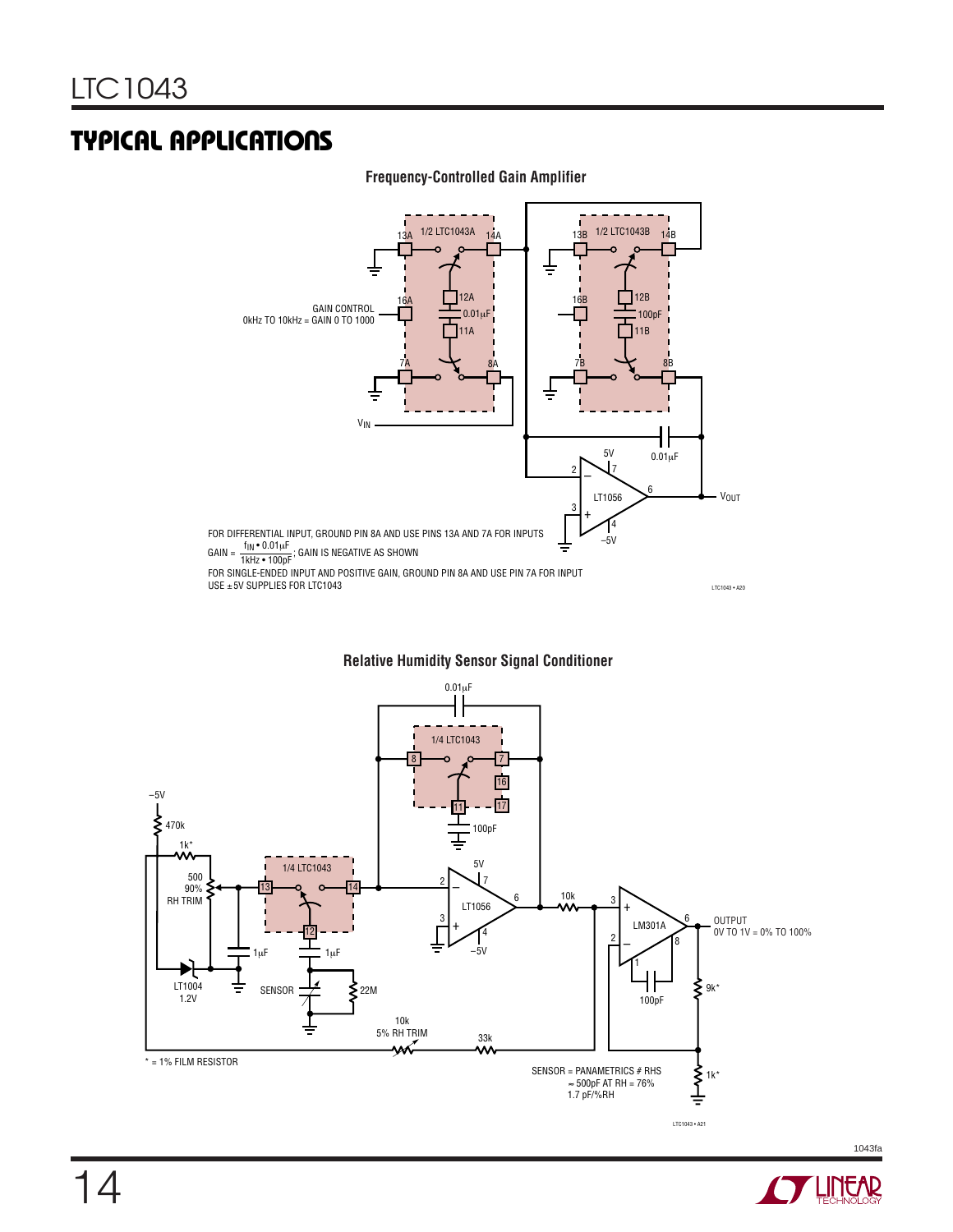

**Linear Variable Differential Transformer (LVDT), Signal Conditioner**



Information furnished by Linear Technology Corporation is believed to be accurate and reliable. However, no responsibility is assumed for its use. Linear Technology Corporation makes no representation that the interconnection of its circuits as described herein will not infringe on existing patent rights.